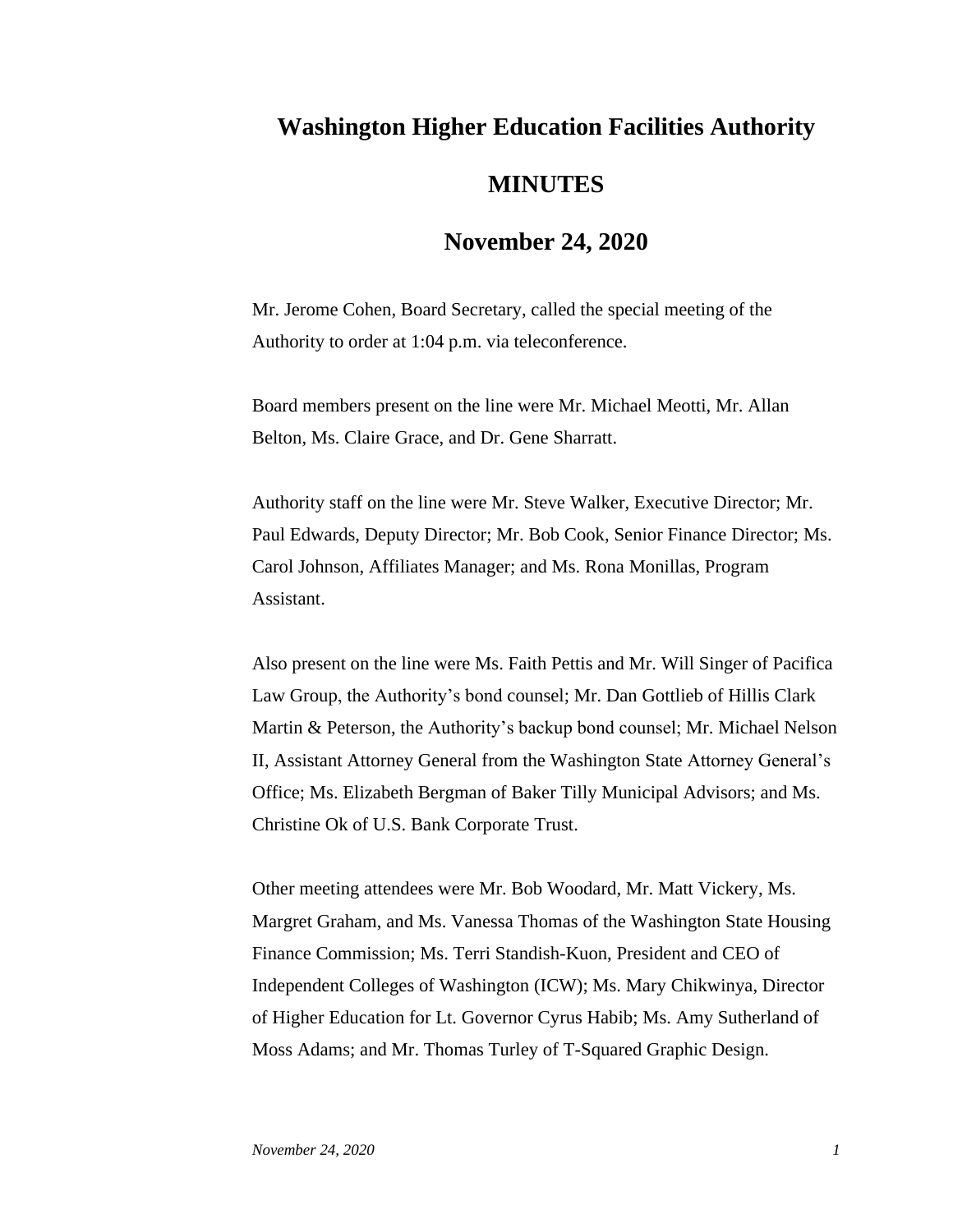| Approval of the<br><b>Minutes</b>                                        | Mr. Cohen asked for a motion to approve the minutes of the meeting held on<br>August 18, 2020. Ms. Grace made the motion, and it was seconded by Dr.<br>Sharratt. The minutes were approved unanimously, 5-0.                                                                                                                                                                                                     |
|--------------------------------------------------------------------------|-------------------------------------------------------------------------------------------------------------------------------------------------------------------------------------------------------------------------------------------------------------------------------------------------------------------------------------------------------------------------------------------------------------------|
| <b>Action Item:</b><br><b>Acceptance of Final</b><br><b>Audit Report</b> | Mr. Cohen introduced Ms. Amy Sutherland to present the summary of the<br>Audit Report to the Authority board.                                                                                                                                                                                                                                                                                                     |
|                                                                          | Ms. Sutherland presented the overall results of the audit. She highlighted that<br>the financial statements were presented fairly and in accordance with<br>accounting principles generally accepted in the United States of America (US<br>GAAP).                                                                                                                                                                |
|                                                                          | Ms. Sutherland reported that the Authority early adopted a new accounting<br>standard related to the presentation and reporting of conduit debt obligations.<br>She then explained GASB Statement No. 91.                                                                                                                                                                                                         |
|                                                                          | Ms. Sutherland encouraged board members to read about the adoption of a<br>new accounting pronouncement in Note 2 of the Audit Report and the<br>standard disclosure requirement in Note 5.                                                                                                                                                                                                                       |
|                                                                          | Mr. Cook complimented Moss Adams and Authority staff for accomplishing<br>the audit report during this difficult time. He also commended Ms. Debra<br>Stephenson for spearheading the audit process and announced her early<br>retirement effective in January, 2021. Ms. Grace congratulated the Authority<br>and Moss Adams for completing a clean audit and congratulated Ms.<br>Stephenson on her retirement. |
|                                                                          | Mr. Cohen asked for a motion to accept the Final Audit Report. Ms. Grace<br>made the motion and it was seconded by Mr. Belton. The motion was<br>approved unanimously, 5-0.                                                                                                                                                                                                                                       |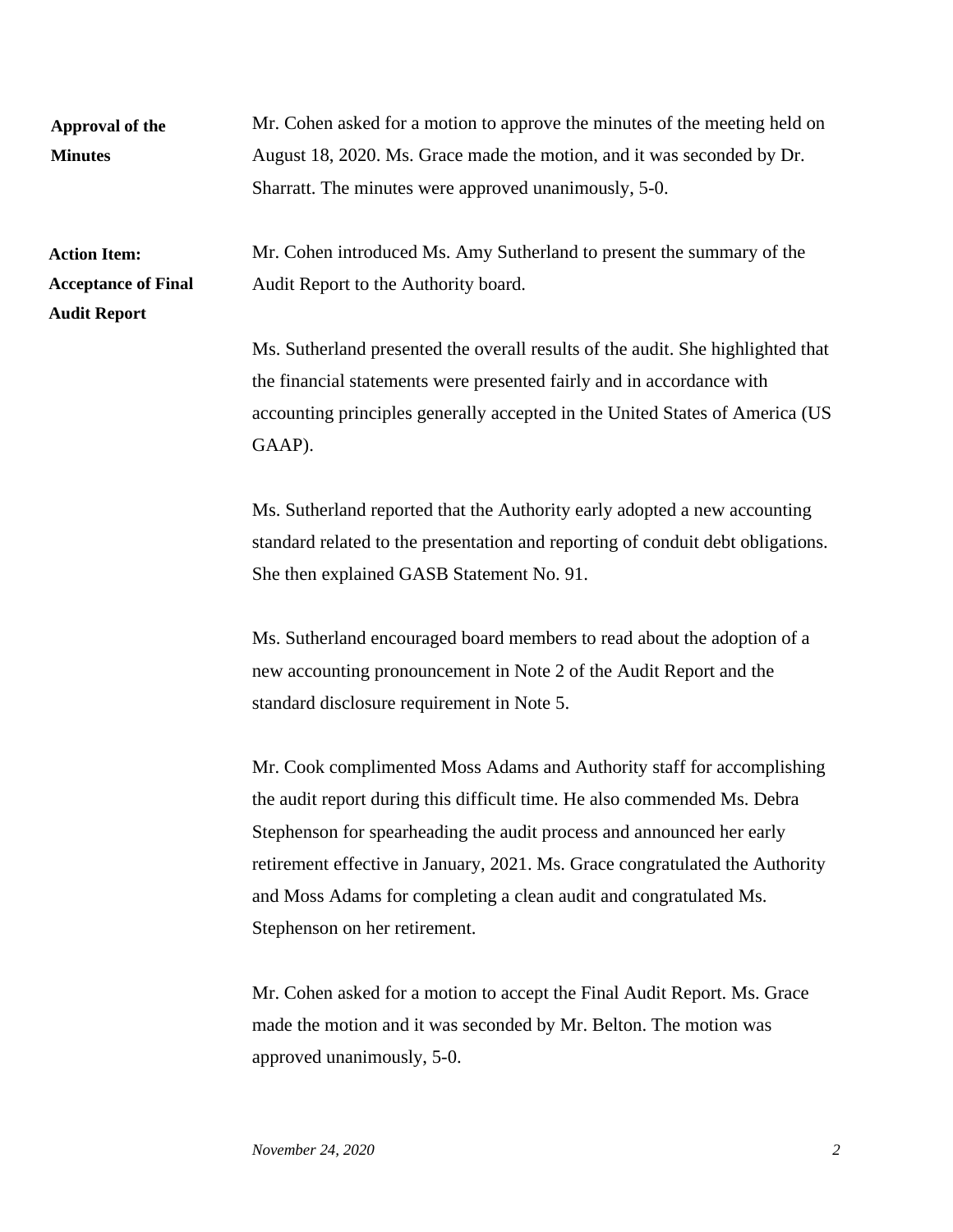**Action Item: Acceptance of the Financial Statement**

Mr. Cohen asked Mr. Cook to present the financial statement for consideration.

Mr. Cook stated that the unaudited financial statement for the period ending September 30, 2020, shows assets of just over \$1.34 million and approximately \$79,000 of liabilities, leaving just over \$1.26 million in net assets. He added that current year to date unrestricted revenue was approximately \$73,000. Mr. Cook said that expenses to date are approximately \$91,000, leaving a net deficit to date of about \$18,000.

Mr. Cook said that the deficit was expected, and that it was due to the waiver of ongoing annual bond fees that became effective on July 1, 2020. Fees were waived for this fiscal year to assist our member schools during these challenging times.

Mr. Cook stated that the invoice from the Housing Finance Commission covering July to September 2020, totaling over \$73,000, has been approved by Board Treasurer, Ms. Grace.

Ms. Grace commended the Authority for presenting a clear financial statement.

Dr. Sharratt moved the acceptance of the financial statements, and it was seconded by Ms. Grace. The motion was approved unanimously, 5-0.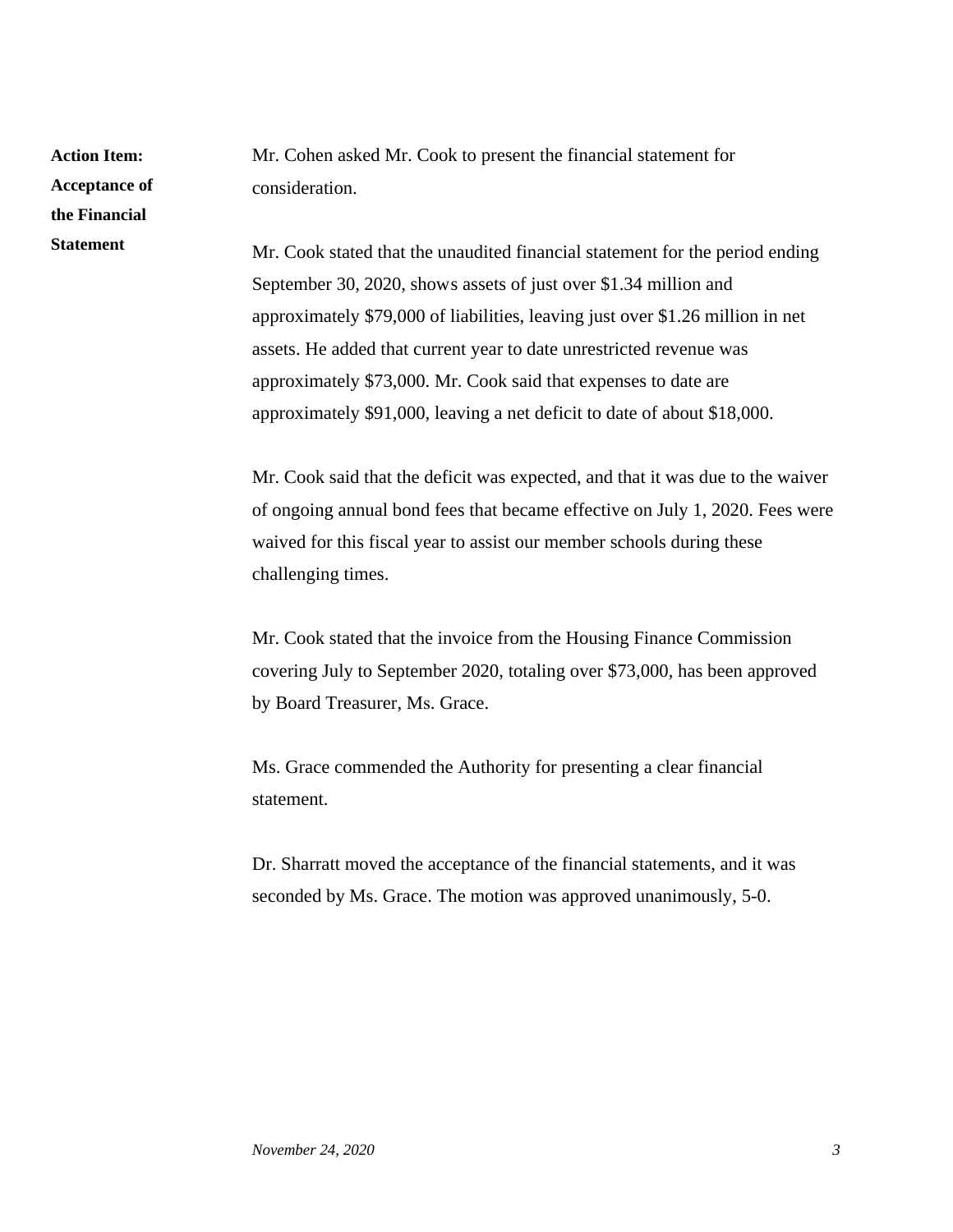**Action Item: Review and Consider Approval of WHEFA's Proposed New Logo**

Mr. Cohen introduced Ms. Johnson and Ms. Graham to present the Authority's proposed new logo.

Ms. Johnson gave a brief background on how Authority staff came up with the rebranding idea and described the general process that staff used. She noted that Mr. Cohen assisted them with review of logo designs and making a final decision on a recommendation. She then introduced the creative team behind the project.

Ms. Graham described the rebranding process and how a new visual identity will help the Authority reflect its mission and values.

Ms. Monillas presented her logo called "Unfolding Future" and stated that the logo represents development and progress. She explained how she came up with the design and aligned it with the brand attributes. She also presented different versions of the logo.

Ms. Thomas presented her logo called "Cutting Edge". She said that her logo signifies confidence, competence, and modernity. She also presented different versions of the logo.

Ms. Graham showed a slide with the two logos and explained how the team evaluated each one. She stated that staff recommends "Unfolding Future" as the Authority's new logo. She added that the next step is to create a style guide if the board accepts this recommendation. She further added that the new logo will roll out in 2021.

Mr. Belton appreciated the logos that were presented and admired the proposed new logo's design and color scheme. Ms. Grace added that she feels comfortable with the proposed logo and added that it will look beautiful on all documentations and printed materials for the Authority. Mr. Cohen also added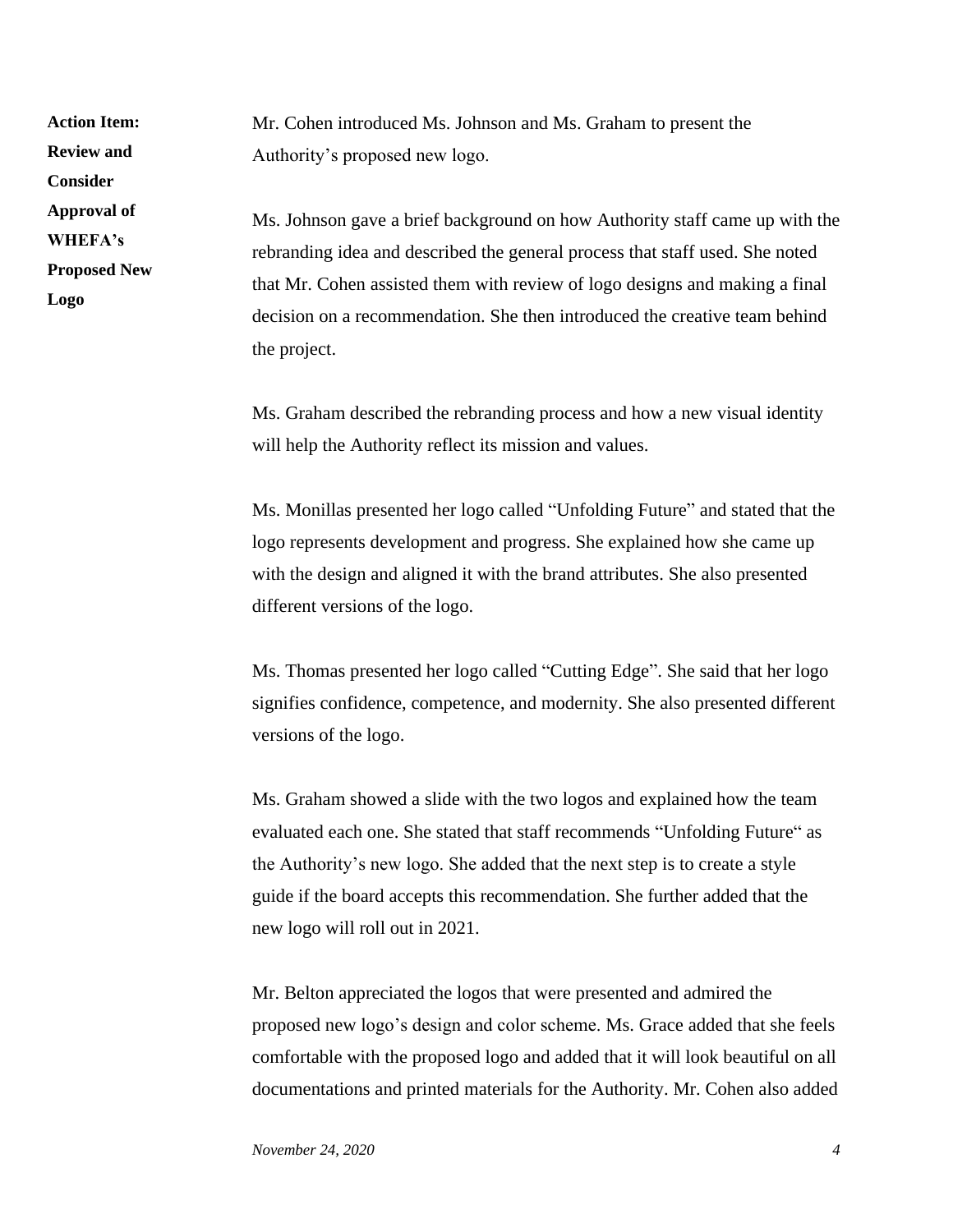that "Unfolding Future" will convey the message of the Authority to its clients. Mr. Belton moved the acceptance of the Authority's proposed new logo, and it was seconded by Ms. Grace. The motion was approved unanimously, 5-0. Mr. Cohen introduced Ms. Standish-Kuon to present the Independent Colleges of Washington update. Ms. Standish-Kuon shared that majority of their member campuses have a diversity, equity, and inclusion officer. She added that 36% of their member campuses' students are black, indigenous or people of color. **Washington Student Achievement Council Update**

> Ms. Standish-Kuon shared how their member schools implemented guidelines and processes around educating and minimizing the spread of COVID-19. She presented how the schools approached the fall 2020 classes in terms of in person, hybrid/blended, and remote instruction. Shen then compared it with the class in winter 2020 and spring 2021.

> Ms. Standish-Kuon reported that ICW's member schools' standardized test for transfer students and high school graduates are now optional with some exceptions.

> Ms. Standish-Kuon stated that 9 in 10 students get aid from their colleges. She also shared a list of new academic programs offered by their member schools.

Ms. Standish-Kuon shared that there are funds that came directly to their member schools through the CARES Act. Half of the money was used for COVID-19 pandemic relief and the other half was used for student aid programs and funding. She also shared some ideas about how ICW could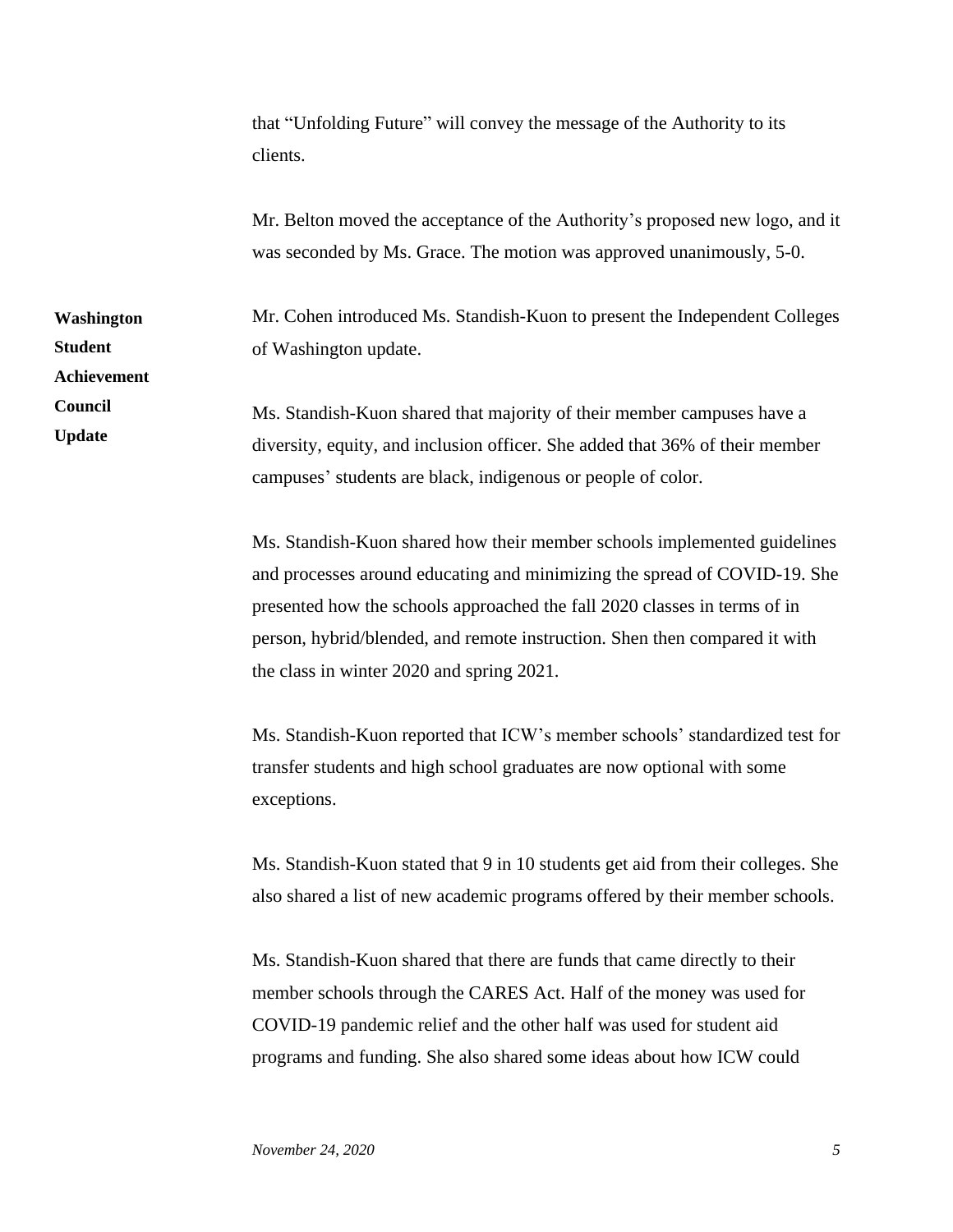partner with the State of Washington to help its residents with median to lower family incomes.

Dr. Sharratt appreciated ICW for their work and complimented them for their overall graduation rate.

Mr. Cohen introduced Ms. Bergman from Baker Tilly Municipal Advisors to present the market update. **Market Update**

> Ms. Bergman reported that interest rates in the tax-exempt municipal market are low compared to the historical average since 1993. She presented a graph showing municipal market demand and said that over the past year supply has been easily absorbed due to high demand. She highlighted that there were more bonds issued in October 2020 due to uncertainties around the election.

Ms. Bergman said that there was not a lot of issuance in the higher education sector and that investors see this sector as riskier than other governmental sectors.

Mr. Cohen introduced Ms. Johnson to present the WHEFA college and university status update.

> Ms. Johnson said that the member colleges and universities are doing well, and that their bond issues were not in distress. She added that the schools are making their debt service payments and meeting their covenants and commitments.

Ms. Johnson highlighted the recent announcement of Cornish College of the Arts' declaration of financial emergency. She reported that both Dr. Tymas-Jones, Cornish President, and Debbie Treen, Cornish Chief Financial Officer, stated that the college has had financial difficulties and low enrollment for

**WHEFA College** 

**and University Status Update**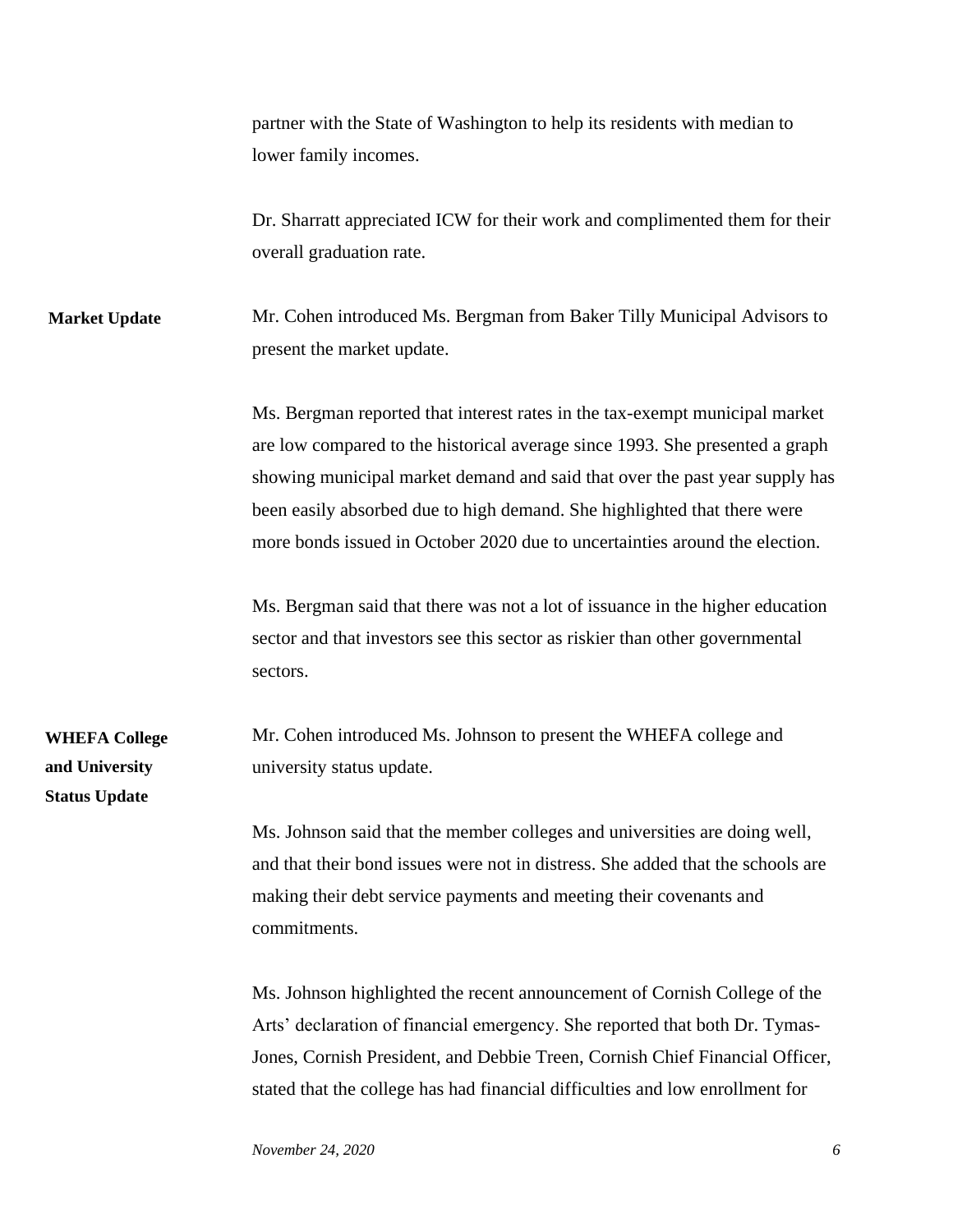several years, but are confident that they will succeed in their efforts and that the college will not close. She added that the declaration gives the college more flexibility in their approach to finding a sustainable solution.

Ms. Johnson reported that WHEFA currently has 24 bond issues outstanding totaling around \$747 million, 60% (16) of these are public sales and 30% (8) are private placements with financial institutions. She added that public sales are rated while private placements are not. The bond issues that were publicly sold continue to have investment grade ratings as required by the Authority's policies.

Mr. Cohen commended Ms. Johnson for her report. He added that the situation caused by the pandemic is going to stay with us for a while and that planning for 2021 is important for the schools. Ms. Johnson shared that both Moody's and Standard & Poor's (S&P) said that the schools are doing an exceptional job dealing with the current situation.

Mr. Cohen asked Mr. Edwards to present the Bond Issue Status Report. **Bond Issue** 

**Status Report**

Mr. Edwards reported that there have been no changes to the bond status report since the August 2020 board meeting. He added that the potential bond issue for Pacific Northwest University of Health Sciences is still on the radar.

Mr. Edwards said that the Authority completed one bond issue for the current fiscal year totaling \$60 million with PV savings of \$2.3 million.

Mr. Cohen then asked Mr. Walker to present the Executive Director's report. Mr. Walker highlighted some of the sessions from the National Association of Health and Education Facilities Finance Authorities (NAHEFFA) conference **Executive Director's Report**

last October 2020.